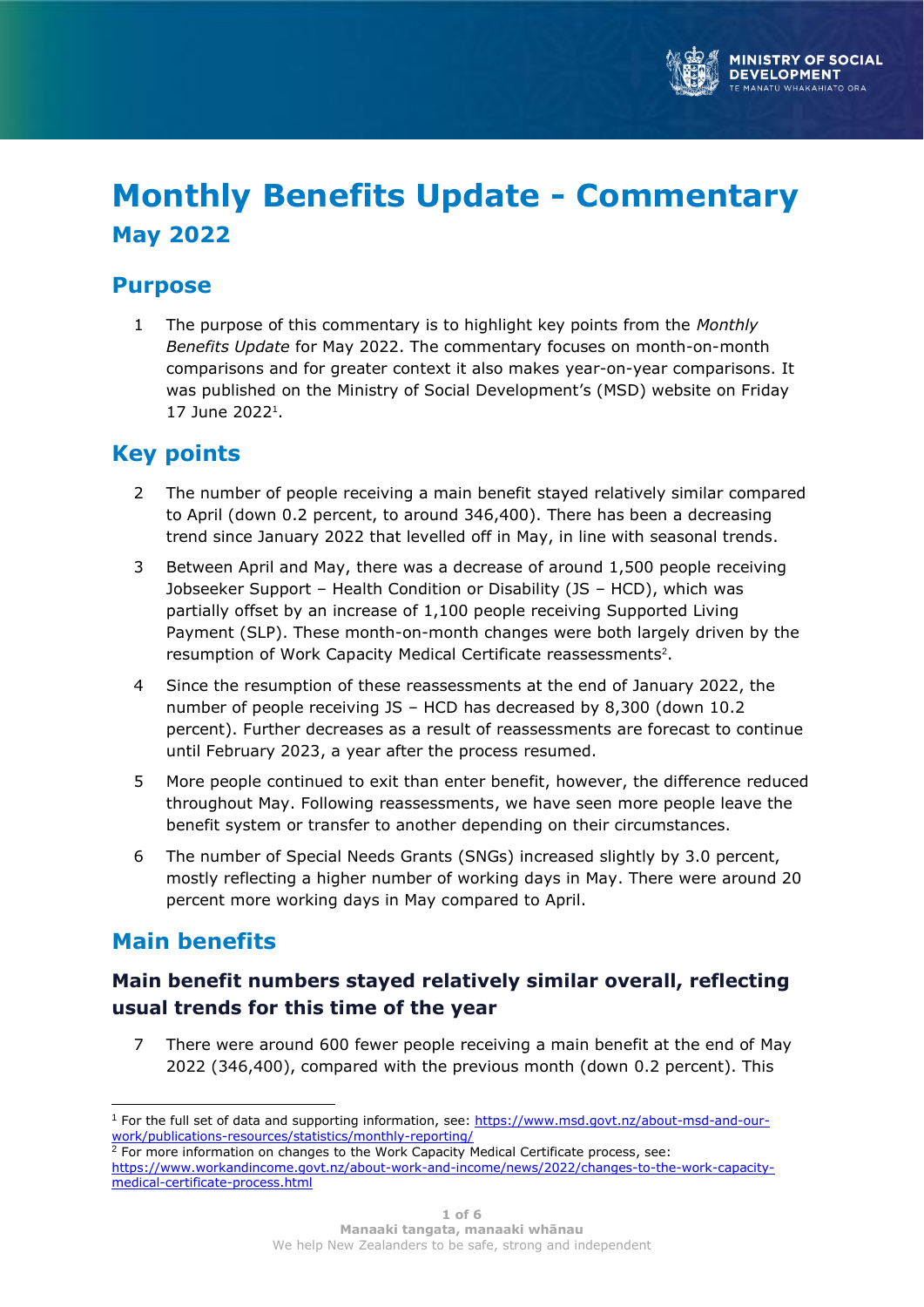

decrease is in line with usual trends for this time of the year, prior to the beginning of the pandemic in 2020.

- 8 There were around 11,200 fewer people receiving a main benefit in May 2022 than in April 2021 (down 3.1 percent year-on-year, compared to a 3.8 percent year-on-year reduction the previous month). Year-on-year reductions have been slowing down since the beginning of the year (see Figure 1 below). This suggests a return to usual trends seen prior to 2020. It may also reflect the ongoing uncertainty associated with changing economic conditions or potential COVID-19 outbreaks.
- 9 In recent years, we have seen an increasing trend in main benefit numbers from around May, as we enter the winter months. This year, if there is a second Omicron wave, this could also impact benefit numbers.

### *Figure 1: The number of main benefit recipients in May went below 2020 levels for the first time this year*



### **In BEFU 2022, main benefit recipient numbers are forecast to decrease until around mid-2023**

10 In May 2022, the month-average<sup>3</sup> number of people on benefit continued to be relatively close to forecast (see Figure 2 in the Monthly Benefits Update A3).

<sup>3</sup> Benefits included in the forecast are: Jobseeker Support (Jobseeker Support – Work Ready and Jobseeker Support – Health Condition or Disability), Sole Parent Support, and Supported Living Payment, for all ages. Please note that this differs from MSD's official reporting definition of working-age main benefits (aged 18–64).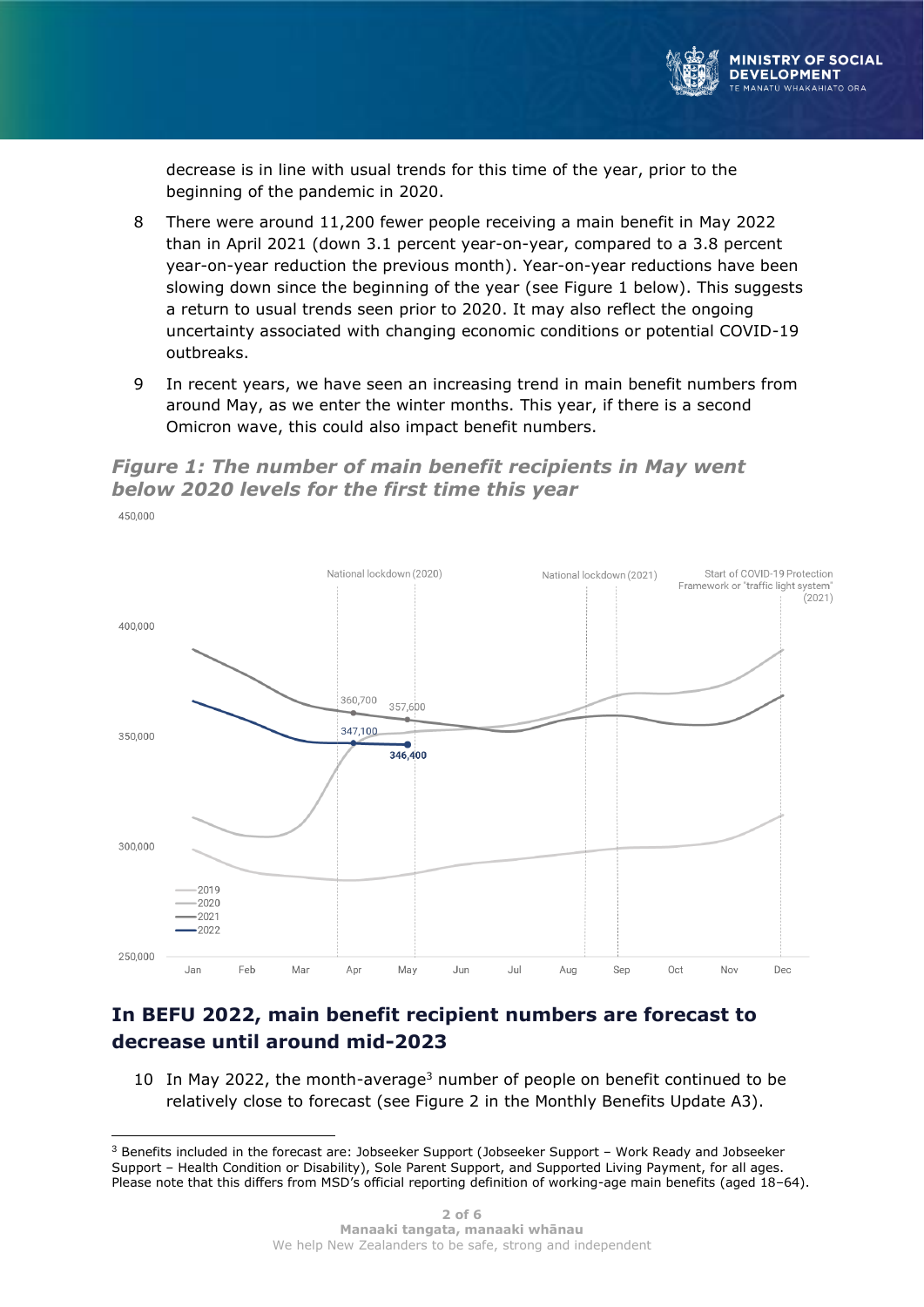

- 11 There were around 346,700 people receiving a benefit in May 2022, which is about 1,200 people (0.3 percent) above the number forecast in the Budget Economic and Fiscal Update (BEFU) for May 2022. BEFU 22 was published on 19 May on MSD's website. 4
- 12 BEFU 22 forecasts the number of people receiving a main benefit to decrease to around 331,200 by May 2023. From around mid-2023, The Treasury is forecasting a period of low economic and employment growth, which is expected to increase the number of people receiving a main benefit.

# **Month-on-month changes in the number of JS – HCD and SLP recipients continued to be driven by medical certificate reassessments**

- 13 Main benefit numbers stayed broadly similar overall. However, there were monthon-month changes in Jobseeker Support (JS), specifically Jobseeker Support Health Condition or Disability (JS – HCD), and Supported Living Payment – Health Condition or Disability (SLP – HCD).
- 14 The number of people receiving JS decreased by around 1,700 (down 0.9 percent), to 173,700. This was driven by a decrease of around 1,500 JS – HCD recipients (down 2.1 percent), to 72,700.
- 15 The decreasing number of JS HCD recipients largely reflects people exiting the benefit system or transferring to another benefit, following the resumption of Work Capacity Medical Certificates in January 2022. This is a process to assess eligibility for JS – HCD recipients based on case-by-case recommendations by their health professional.
- 16 The decrease in JS HCD recipients was partially offset by an increase of around 1,100 more SLP – HCD recipients, a larger increase than usual for SLP. Around 70 percent of SLP – HCD grants had received JS – HCD previously, which is higher proportion than what we usually see around this time of the year.

# **Grants, exits, and exits into work**

### **More people exited than entered benefit throughout May, however, the difference is closing**

17 As shown in Figure 2 (overleaf), there were around 2,500 more main benefit grants (up 18.4 percent), and around 3,100 fewer main benefit exits (down 15.5 percent), compared with April. The number of exits remained higher than the number of grants overall.

<sup>4</sup> For the Budget Economic and Fiscal Update 2022 see: [https://www.msd.govt.nz/about-msd-and-our](https://www.msd.govt.nz/about-msd-and-our-work/publications-resources/statistics/befu/budget-economic-and-fiscal-update-2022.html)[work/publications-resources/statistics/befu/budget-economic-and-fiscal-update-2022.html](https://www.msd.govt.nz/about-msd-and-our-work/publications-resources/statistics/befu/budget-economic-and-fiscal-update-2022.html)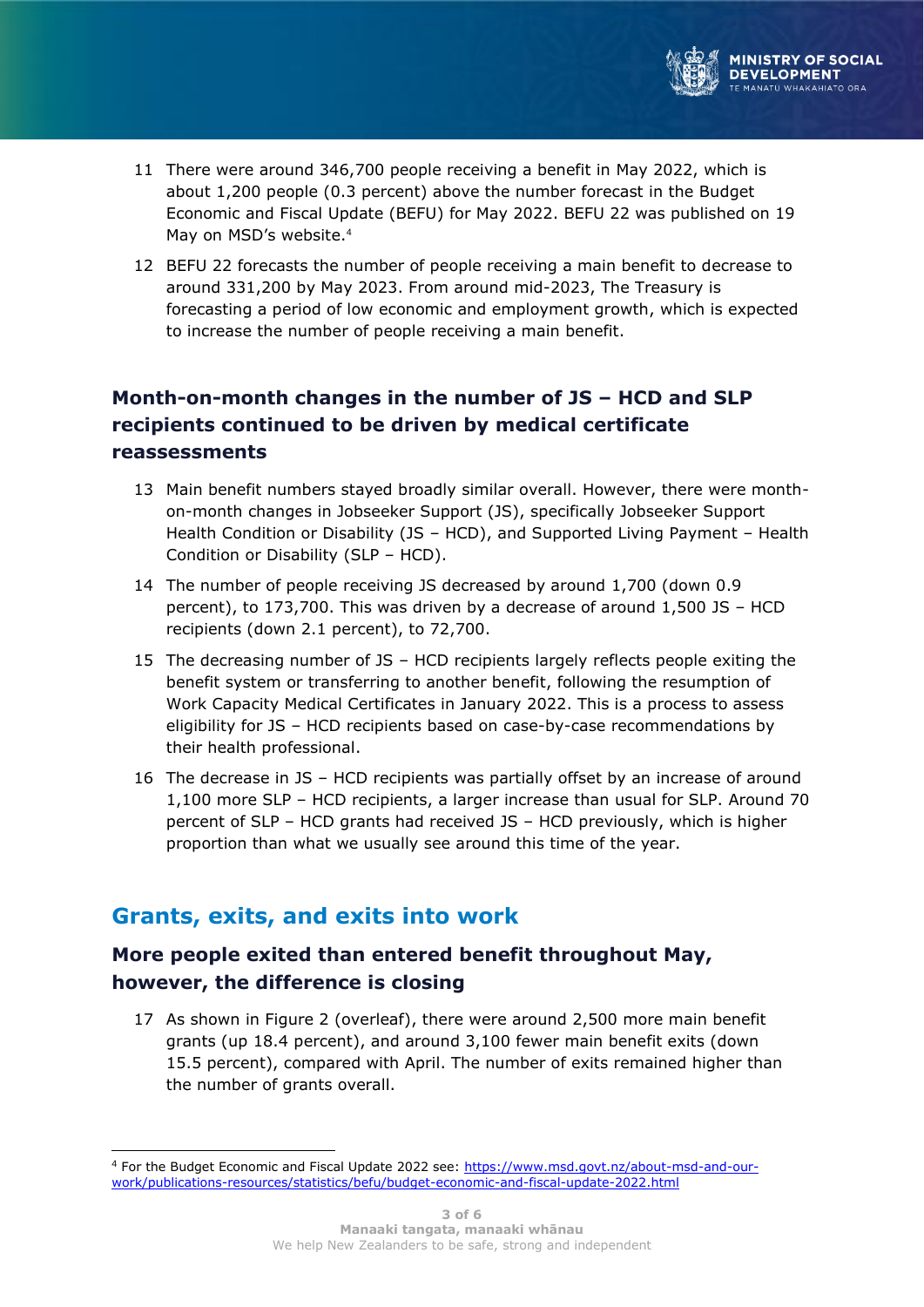

- 18 The difference between the number of grants and exits has been reducing since April, with around 600 more exits than grants in May compared with 6,200 in April. We usually see the number of exits decreasing leading into the winter months.
- 19 Despite the decrease in the number of exits, around 57.8 percent of exits in May were due to people obtaining work (41.3 percent in April), reflected in an increase in the work exit rate.
- 20 Around 16.7 percent of exits were due to people transferring to another benefit (11.4 percent in April). Continued growth in the proportion of exits due to people transferring to another benefit also reflects the resumption of medical certificate reassessments.

#### *Figure 2: The difference between the number of people exiting and entering benefit is closing*



### **The work exit rate remained high in May**

- 21 After a dip in April, the work exit rate<sup>5</sup> increased to 2.8 percent in May 2022 (see Figure 3, overleaf). This was lower than what we saw at the same time in 2021 (3.0 percent), but higher than in 2019 (2.3 percent).
- 22 We usually see the work exit rate decreasing once seasonal work becomes less available in autumn and winter and hiring tends to slow down.

<sup>5</sup> The work exit rate has been calculated as the proportion of people leaving benefit due to having obtained work over the month, in relation to the total number of people receiving a main benefit as at the end of the previous month.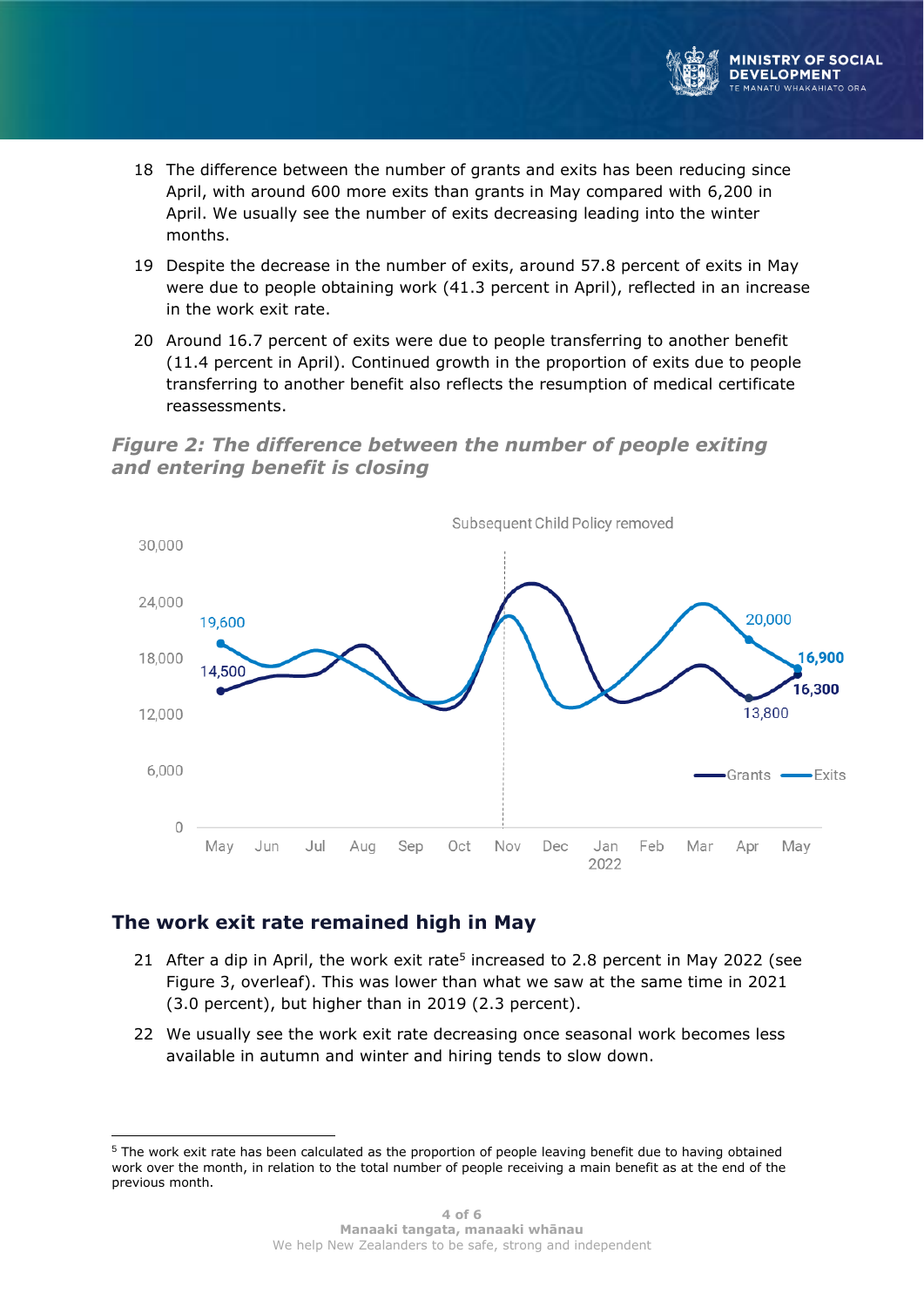





# **Hardship assistance**

#### **The number of SNGs provided followed a similar trend seen in 2021**

- 23 The number of Special Needs Grants (SNGs) slightly increased by 3,400 in May (up 3.0 percent), to a total of 115,600, following a similar trend to that seen prepandemic.
- 24 The increase in SNGs was mainly driven by 29.1 percent increase in medical and associated costs, mostly from more grants for emergency dental treatment<sup>6</sup>, and an 8.1 percent increase in Emergency Housing SNGs. There were 300 more SNGs for food than in the previous month (up only 0.3 percent).
- 25 There was an increase of 11.2 percent in the overall level of hardship assistance, driven by an increase in benefit advances. There were around 20 percent more processing days in May compared to April due to several public holidays landing. We usually see hardship assistance, in particular benefit advances, decrease in April before returning to normal levels in May due to the difference in the number of working days available each month.

 $6$  As announced at Budget 2022, dental grant payments will be increased from 1 December 2022. For more information on current dental treatment cover, see: [https://www.workandincome.govt.nz/eligibility/health](https://www.workandincome.govt.nz/eligibility/health-and-disability/dental-treatment.html)[and-disability/dental-treatment.html](https://www.workandincome.govt.nz/eligibility/health-and-disability/dental-treatment.html)